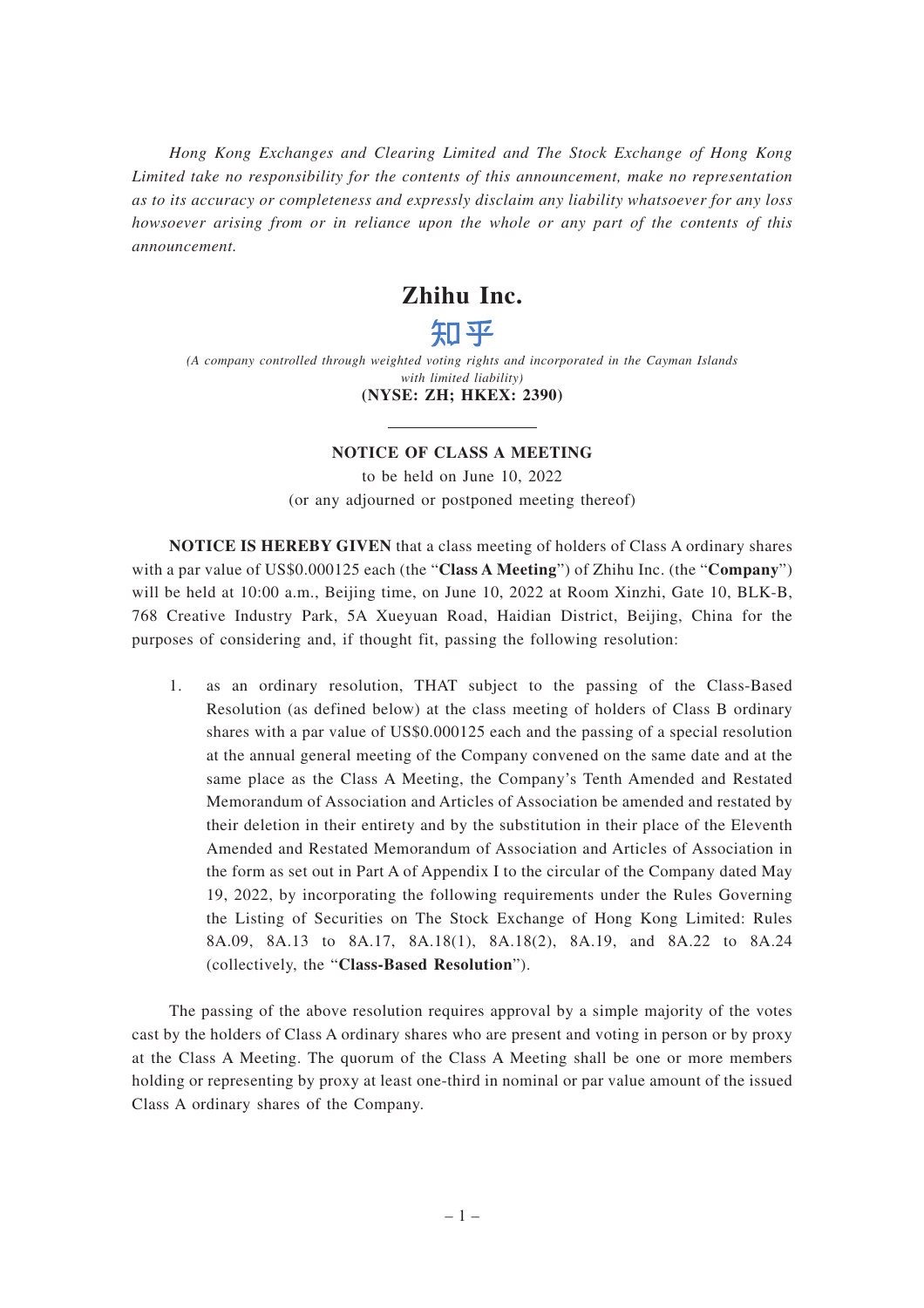#### **Share Record Date and ADS Record Date**

The board of directors of the Company has fixed the close of business on May 17, 2022, Hong Kong time, as the record date (the "**Share Record Date**") of Class A ordinary shares with a par value of US\$0.000125 each. Holders of record of the Class A ordinary shares (as of the Share Record Date) are entitled to attend and vote at the Class A Meeting and any adjourned meeting thereof.

Holders of record of American Depositary Shares (the "**ADSs**") as of the close of business on May 17, 2022, New York time (the "**ADS Record Date**," together with the Share Record Date, the "**Record Dates**"), who wish to exercise their voting rights for the underlying Class A ordinary shares must give voting instructions to JPMorgan Chase Bank, N.A., the depositary of the ADSs.

#### **Attending the Class A Meeting**

Only holders of record of Class A ordinary shares as of the Share Record Date are entitled to attend and vote at the Class A Meeting. In order to prevent the spread of the COVID-19 pandemic and to safeguard the health and safety of shareholders, the Company may implement certain precautionary measures at the Class A Meeting. All officers and agents of the Company reserve the right to refuse any person entry to the Class A Meeting venue, or to instruct any person to leave the Class A Meeting venue, where such officer or agent reasonably considers that such refusal or instruction is or may be required for the Company or any other person to be able to comply with applicable laws and regulations. The exercise of such right to refuse entry or instruct to leave shall not invalidate the proceedings at the Class A Meeting.

#### **Proxy Forms and ADS Voting Cards**

A holder of Class A ordinary shares as of the Share Record Date may appoint a proxy to exercise his or her rights at the Class A Meeting. A holder of ADSs as of the ADS Record Date will need to instruct JPMorgan Chase Bank, N.A., the depositary of the ADSs, as to how to vote the Class A ordinary shares represented by the ADSs. Please refer to the proxy form (for holders of Class A ordinary shares) or ADS voting card (for holders of ADSs), both of which are available on our website at *ir.zhihu.com*.